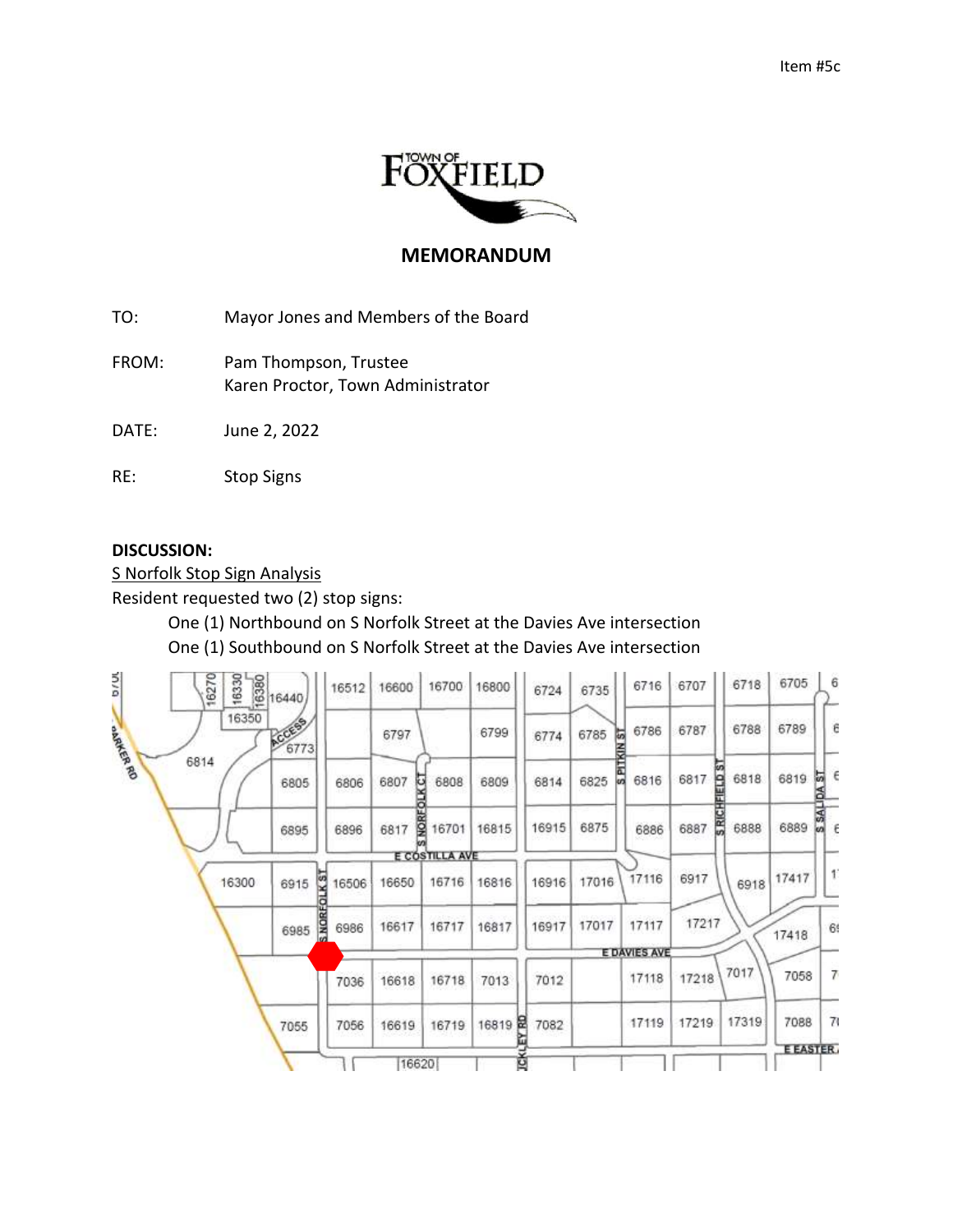This Ward 1 area is unique in the Town of Foxfield as the Jehovah's Witness Kingdom Hall members must travel within the town limits to reach their destination.

The Kingdom Hall currently has three congregations meeting at this location. Meetings are scheduled for Tuesday, Wednesday and Thursday at 7 PM, Saturday at 10:30 AM, and Sunday at 10 AM and 1 PM. During the three weekday evening meetings, traffic may be reduced due to gate function on entry but overall, 9 of the 12 weekly "to and from" travels to the Kingdom Hall are consistent in volume and speed.

Four of the eight Foxfield Norfolk Street residents residing between Easter Ave and Costilla Ave have displayed signage to encourage safe driving practices. There are other houses with children in the area also.

## **Data Collection - S Norfolk Street**

|                                                |                                       | # Days |     | Cars/day 85% Speed | <------ vehicles sorted by speed group ----> |         | Max.   |        |                     |     |
|------------------------------------------------|---------------------------------------|--------|-----|--------------------|----------------------------------------------|---------|--------|--------|---------------------|-----|
|                                                |                                       |        |     |                    | $=<25$                                       | $=< 30$ | $=<35$ |        | $=<$ 40 cars $>$ 40 | mph |
|                                                | Norfork St SB, 7055 (near Easter)(JW) |        |     |                    |                                              |         |        |        |                     |     |
|                                                | YEARLY AVERAGE 2015                   |        | 174 | 26                 | 85%                                          | 97%     | 100.0% | 100.0% |                     | 38  |
|                                                | 2016                                  |        | 133 | 26                 | 84%                                          | 97%     | 99.3%  | 100.0% |                     | 38  |
| 2017, 2018, 2019, 2020, 2021 NO DATA COLLECTED |                                       |        |     |                    |                                              |         |        |        |                     |     |

## **Comparison – S Norfolk Street vs S Buckley Road / Hinsdale Ave / Easter Ave**

Discussion began November of 2016 regarding these additional stop signs. Installation began in November / December 2017 by action of the Board of Trustees to reduce speeds on Easter Ave and Hinsdale Ave. January 2018 the Board requested and approved installation of stop signs at the intersection of S Buckley Road and E Davies Ave.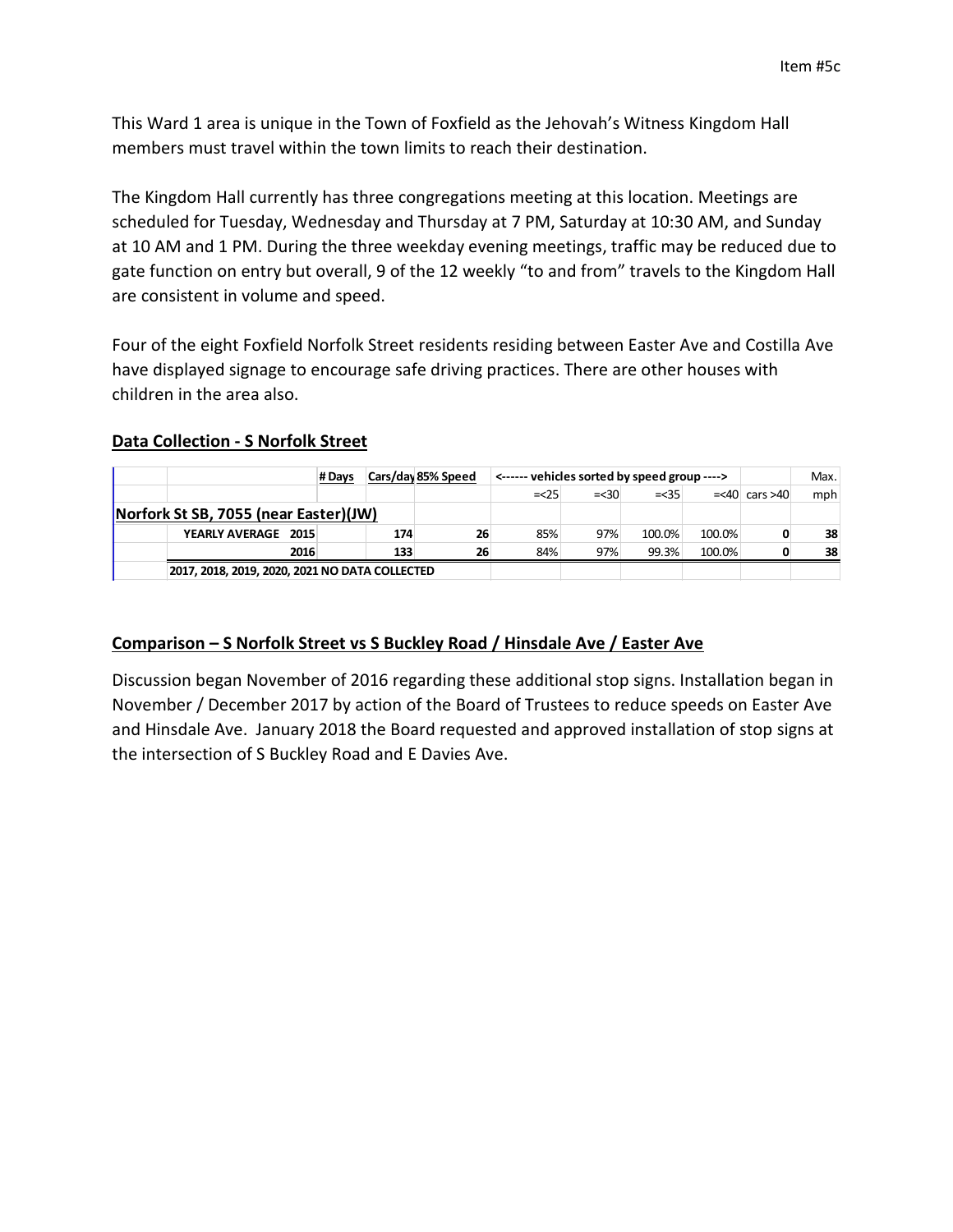

Traffic Radar is not collected near the stop signs Buckley and Davies to determine success. (625 feet stop to stop)

|                                              |                     | # Days |       | Cars/day 85% Speed | <------ vehicles sorted by speed group ----> |         |        |        |                     | Max. |
|----------------------------------------------|---------------------|--------|-------|--------------------|----------------------------------------------|---------|--------|--------|---------------------|------|
| Buckley SB, 6809 (1/4 mile S of Arapahoe Rd) |                     |        |       |                    |                                              | $=< 30$ | $=<35$ |        | $= < 40$ cars $>40$ | mph  |
|                                              | YEARLY AVERAGE 2014 |        | 212   | 29                 | 66%                                          | 90%     | 98.5%  | 99.7%  |                     | 42   |
|                                              | 2015                |        | 165   | 29                 | 67%                                          | 91%     | 98.3%  | 99.8%  |                     | 42   |
|                                              | 2016                |        | 173   | 30                 | 60%                                          | 88%     | 97.5%  | 99.4%  |                     | 46   |
|                                              | 2017                |        | 175   | 31                 | 56%                                          | 83%     | 97%    | 99.6%  | 3.5                 | 43   |
|                                              | 2018                |        | 153   | 30                 | 62%                                          | 86%     | 98%    | 99.50% | 5.7                 | 44   |
|                                              | 2019                | 11.5   | 164   | 31                 | 66%                                          | 89%     | 99%    | 99.7%  | 8.5                 | 45   |
|                                              | 2020                | 17.5   | 270.5 | 30                 | 0.59                                         | 0.86    | 0.98   | 0.997  | 9.5                 | 42   |
|                                              |                     |        |       |                    |                                              |         |        |        |                     |      |

Note: Traffic Radar sign is located at the base of the downward slope of S Buckley Road – speeds may be a result of such.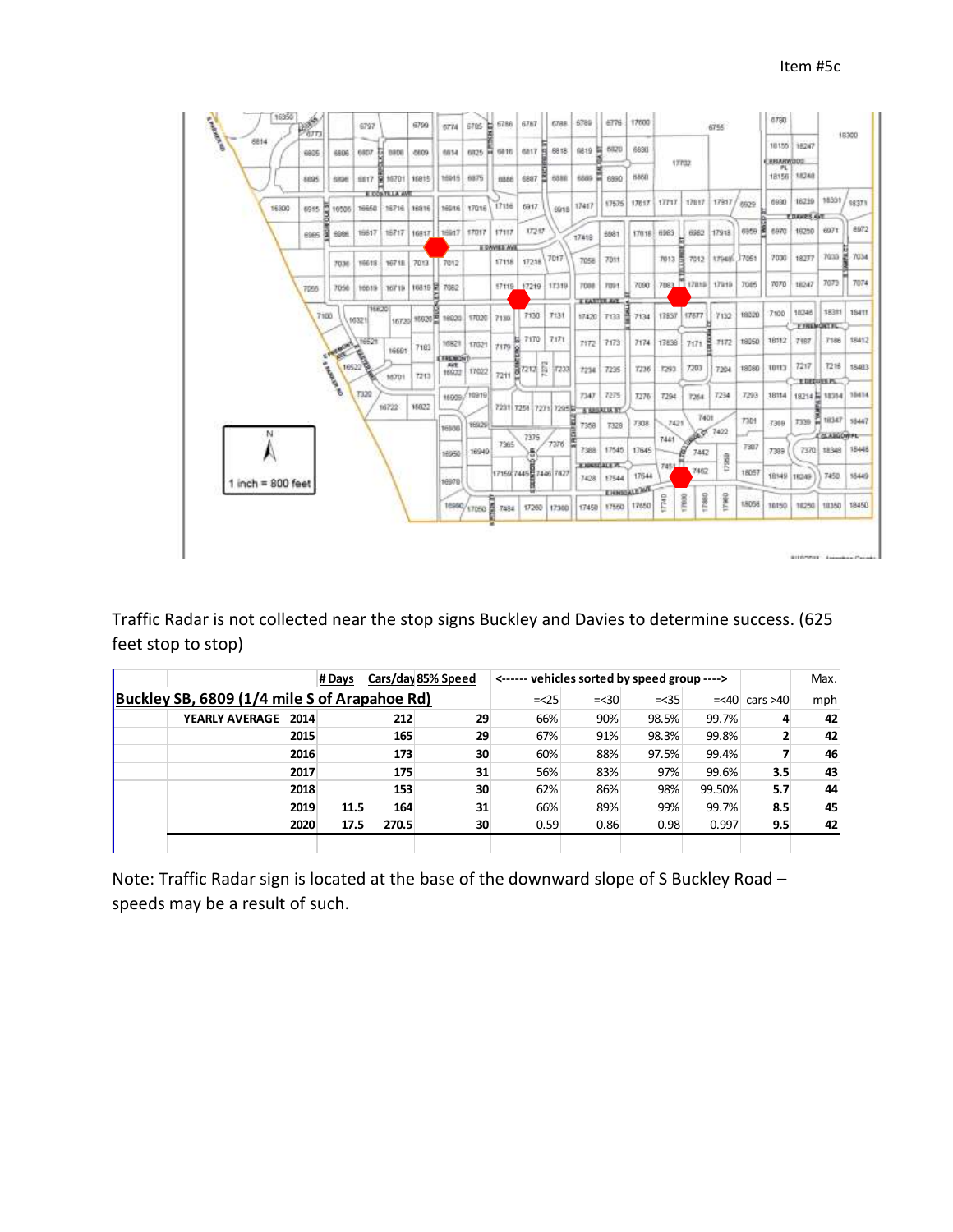|                                          | #Days |     | Cars/day 85% Speed |            | Max. |
|------------------------------------------|-------|-----|--------------------|------------|------|
| <b>Easter WB, 7091 (near Sedalia St)</b> |       |     |                    | cars $>40$ | mph  |
| <b>YEARLY AVERAGE</b><br>2014            |       | 471 | 27                 | 4          | 43   |
| 2015                                     |       | 379 | 29                 | 5          | 43   |
| 2016                                     |       | 330 | 28                 | 8          | 42   |
| 2017                                     |       | 598 | 29                 | 7          | 43   |
| 2018                                     |       | 503 | 28                 | 4          | 42   |
| 2019                                     | 11    | 445 | 28                 | 13         | 43   |
| 2020, 2021 NO DATA COLLECTED             |       |     |                    |            |      |
|                                          |       |     |                    |            |      |
| $1/20/22 - 2/5/22**$                     | 15    | 358 | 26                 | 1          | 41   |
| $2/7/22 - 3/1/22$ **                     | 22    | 355 | 28                 | 3          | 42   |

Data collected from Foxfield's traffic radar system showed that the installation of stop signs on E Easter Ave did reduce speeding. (981 feet and 500 feet stop to stop)

|                                          |      |     | Cars/day 85% Speed |            | Max. |
|------------------------------------------|------|-----|--------------------|------------|------|
| <b>Easter EB 7130 (near Quintero St)</b> |      |     |                    | cars $>40$ | mph  |
| YEARLY AVERAGE 2014                      |      | 411 | 28                 |            | 42   |
|                                          | 2015 | 360 | 28                 |            | 42   |
|                                          | 2016 | 567 | 27                 | 6          | 42   |
|                                          | 2017 | 430 | 29                 | 19         | 46   |
|                                          | 2018 | 419 | 30                 | 10         | 45   |
| 2019, 2020, 2021 NO DATA COLLECTED       |      |     |                    |            |      |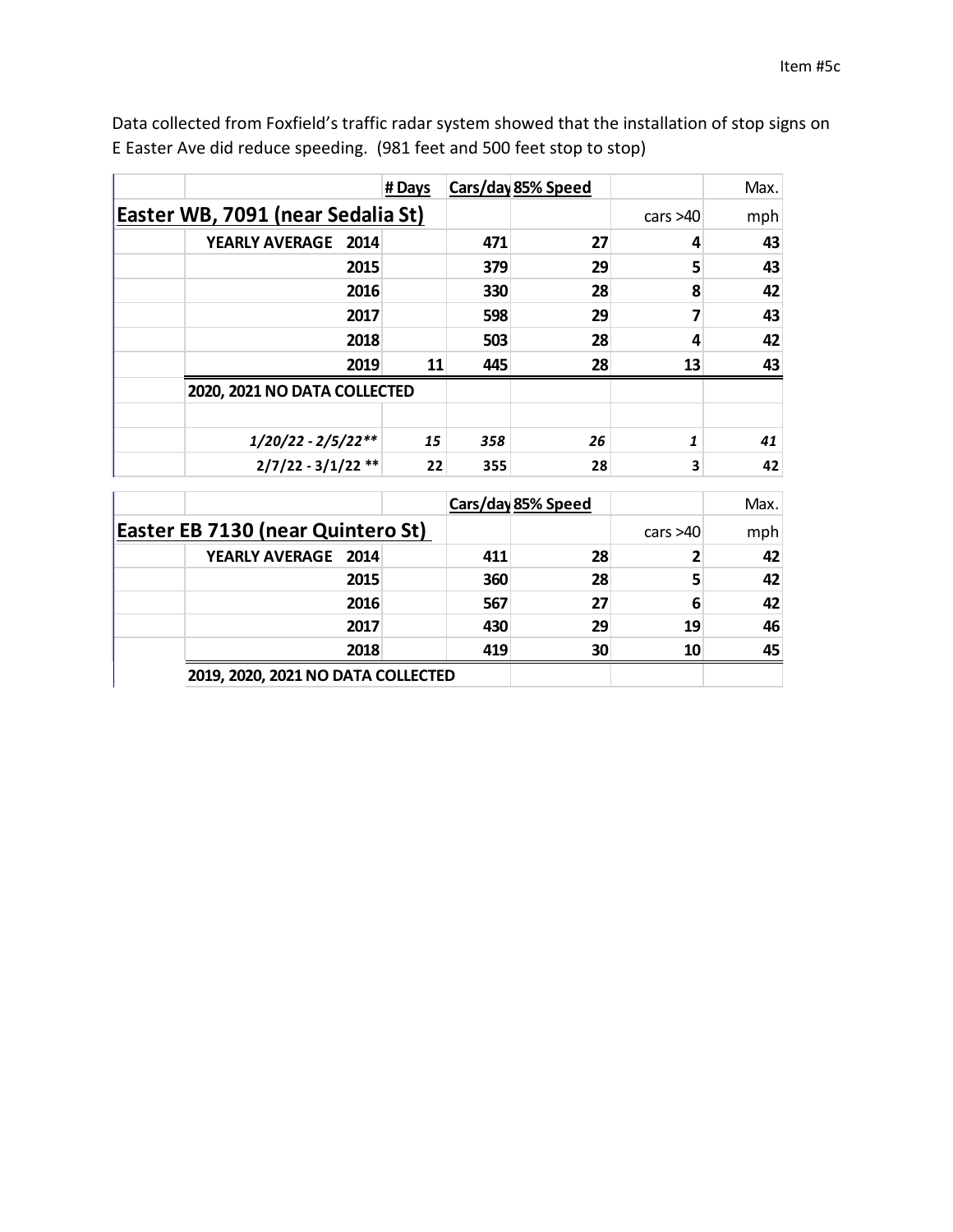Unfortunately, the stop signs installed at Hinsdale were not effective. (1,291 and 1600 feet to stop)

|                                                 | # Days |       | Cars/day 85% Speed        |            | Max. |
|-------------------------------------------------|--------|-------|---------------------------|------------|------|
| Hinsdale WB 17544 (near Richfield) aka 17644    |        |       |                           | cars $>40$ | mph  |
| <b>YEARLY AVERAGE</b><br>2014                   |        | 240   | 31                        | 8          | 43   |
| 2015                                            |        | 311   | 32                        | 15         | 46   |
| 2016                                            |        | 215   | 32                        | 17         | 44   |
| 2017                                            |        | 263   | 33                        | 16         | 45   |
| 2018                                            |        | 241   | 33                        | 18         | 46   |
| 2019                                            | 12.5   | 300   | 32                        | 26         | 45   |
| 2020                                            | 13.5   | 263.5 | 30                        | 22         | 45   |
| 2021                                            | 20.5   | 236.5 | 29                        | 18         | 45   |
|                                                 |        |       |                           |            |      |
| $1/1/20 - 1/17/20$                              | 16     | 262   | 29                        | 16         | 45   |
| 1/22/20 - 2/9/20                                | 8      | 200   | 29                        | 5          | 44   |
| 2/10/20 -/2/21/20                               | 4      | 258   | 32                        | 9          | 44   |
| $6/1/20 - 6/27/20$                              | 25     | 264   | 32                        | 55         | 46   |
| 6/28/20 - 7/18/20                               | 18     | 276   | 32                        | 44         | 46   |
| 7/21/20 -8/1/20                                 | 10     | 321   | 28                        | 3          | 42   |
| YEARLY AVERAGE 2020                             | 13.5   | 263.5 | 30                        | 22         | 45   |
|                                                 |        |       |                           |            |      |
| $6/16/21 - 7/4/21**$                            | 18     | 279   | 28                        | 11         | 44   |
| 10/16/21 - 11/7/21**                            | 23     | 194   | 30                        | 25         | 46   |
| YEARLY AVERAGE 2021                             | 20.5   | 236.5 | 29                        | 18         | 45   |
|                                                 | # Days |       | <b>Cars/day 85% Speed</b> |            | Max. |
| Hinsdale EB, 18058 (west of Yampa St) aka 18150 |        |       |                           | cars $>40$ | mph  |
| <b>YEARLY AVERAGE</b><br>2014                   |        | 253   | 29                        | 6          | 44   |
| 2015                                            |        | 311   | 29                        | 9          | 44   |
| 2016                                            |        | 229   | 30                        | 7          | 43   |
| 2017                                            |        | 256   | 30                        | 8          | 44   |
| 2018                                            |        | 274   | 29                        | 9          | 44   |
| 2019                                            | 12     | 266   | 29                        | 12         | 45   |
|                                                 |        |       |                           |            |      |
| $4/19/20 - 5/9/20$                              | 19     | 193   | 28                        | 18         | 45   |
| 5/10/20 - 5/30/20                               | 20     | 236   | 28                        | 10         | 45   |
| YEARLY AVERAGE 2020                             | 19.5   | 214.5 | 28                        | 14         | 45   |
| 12/24/20 - 1/3/21                               | 10     | 148   | 29                        | 6          | 43   |
| $1/13/21 - 1/30/21**$                           | 17     | 200   | 29                        | 14         | 45   |
| $11/11/21 - 11/27/21**$                         | 19     | 203   | 29                        | 14         | 45   |
| 11/29/21 - 12/23/21**                           | 24     | 187   | 30                        | 19         | 45   |
| YEARLY AVERAGE 2021                             | 17.5   | 184.5 | 29.25                     | 13.25      | 44.5 |